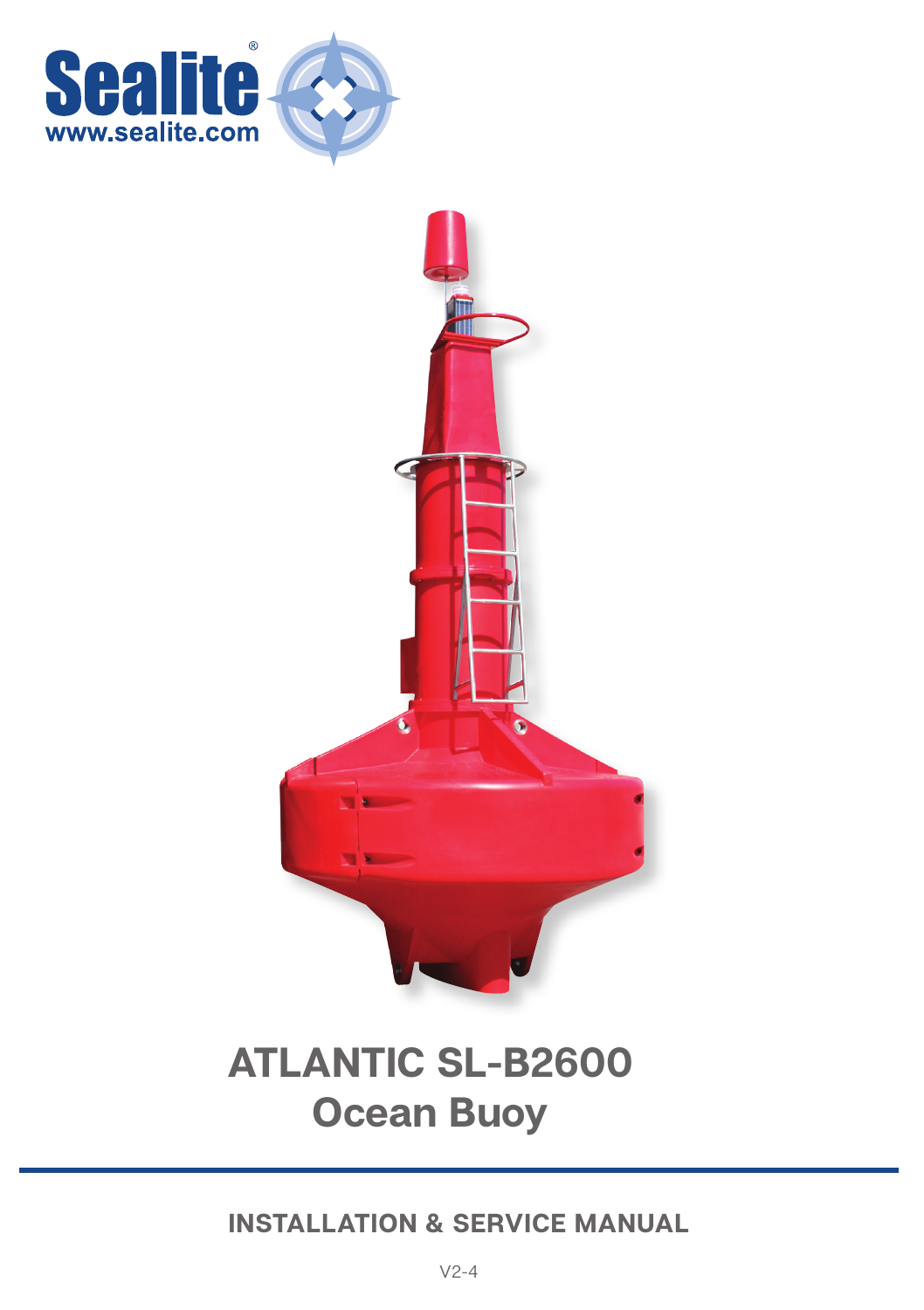

| Version No. | <b>Description</b>             | Date           | Author          | Approved    |
|-------------|--------------------------------|----------------|-----------------|-------------|
| 1.0         | Manual Launch                  | April 2011     | C. Procter      |             |
| 1.1         | Max Mooring Load adjustment    | May 2012       | M. Walker       |             |
| 12          | <b>Breather Unit</b>           | September 2013 | P. Rainey       |             |
| 1.3         | Mooring diagram update         | September 2015 | D. Tomaszewicz  |             |
| 2.0         | Contact details                | April 2016     | J. Dore         |             |
| 2.1         | Warranty V2-3 & Footer         | February 2016  | S.Amirthalingam | M.Nicholson |
| 22          | Remove spec and warranty       | November 2018  |                 |             |
| 2.3         | Bolt specification change      | December 2019  | M.Dutka         | M.Nicholson |
| 2.4         | Technical specification update | October 2020   | M. Dutka        | M.Nicholson |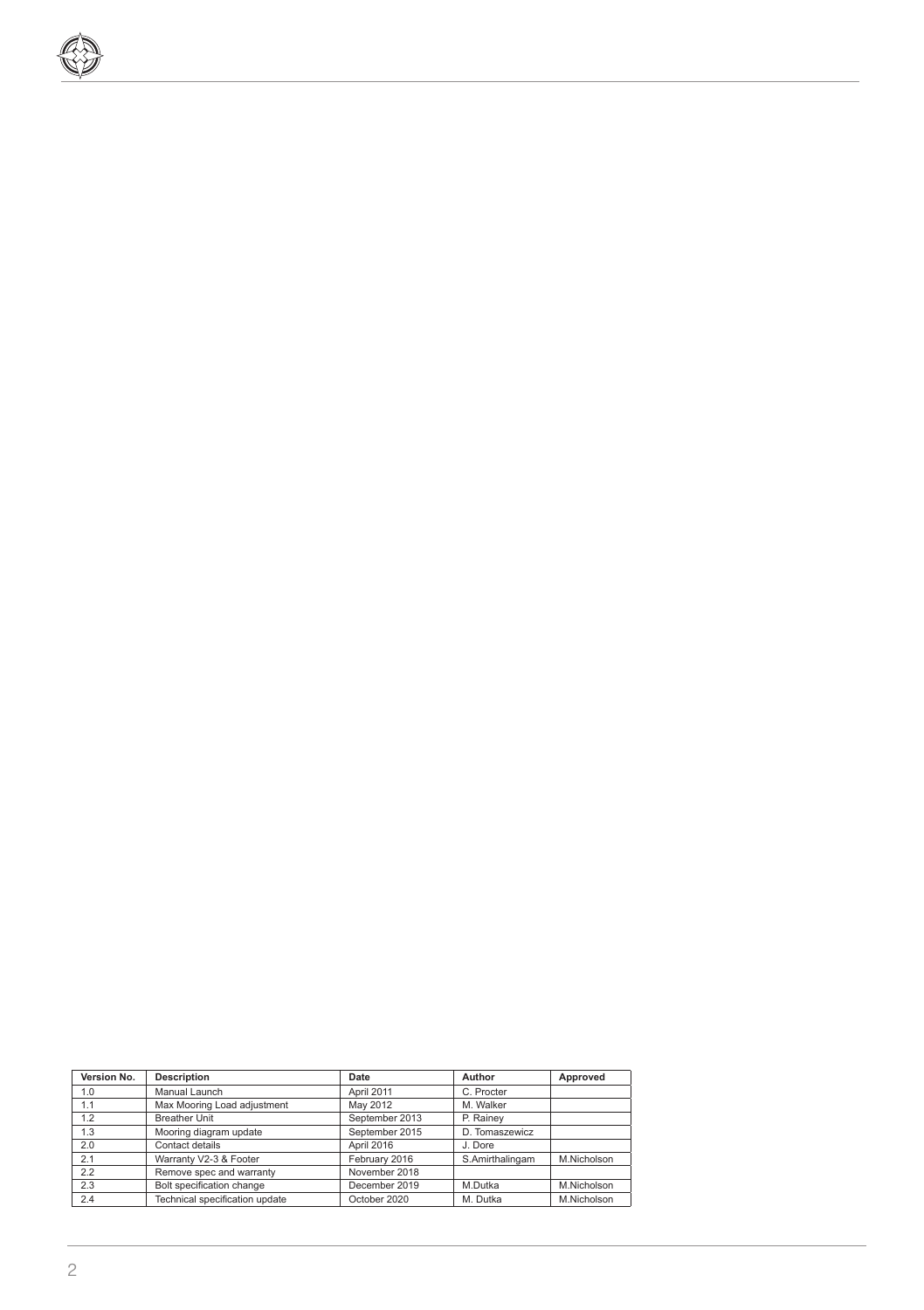## **Table of Contents**

| Product Features & Technical Specifications Page 5 |  |
|----------------------------------------------------|--|
|                                                    |  |
|                                                    |  |
|                                                    |  |
|                                                    |  |
|                                                    |  |
|                                                    |  |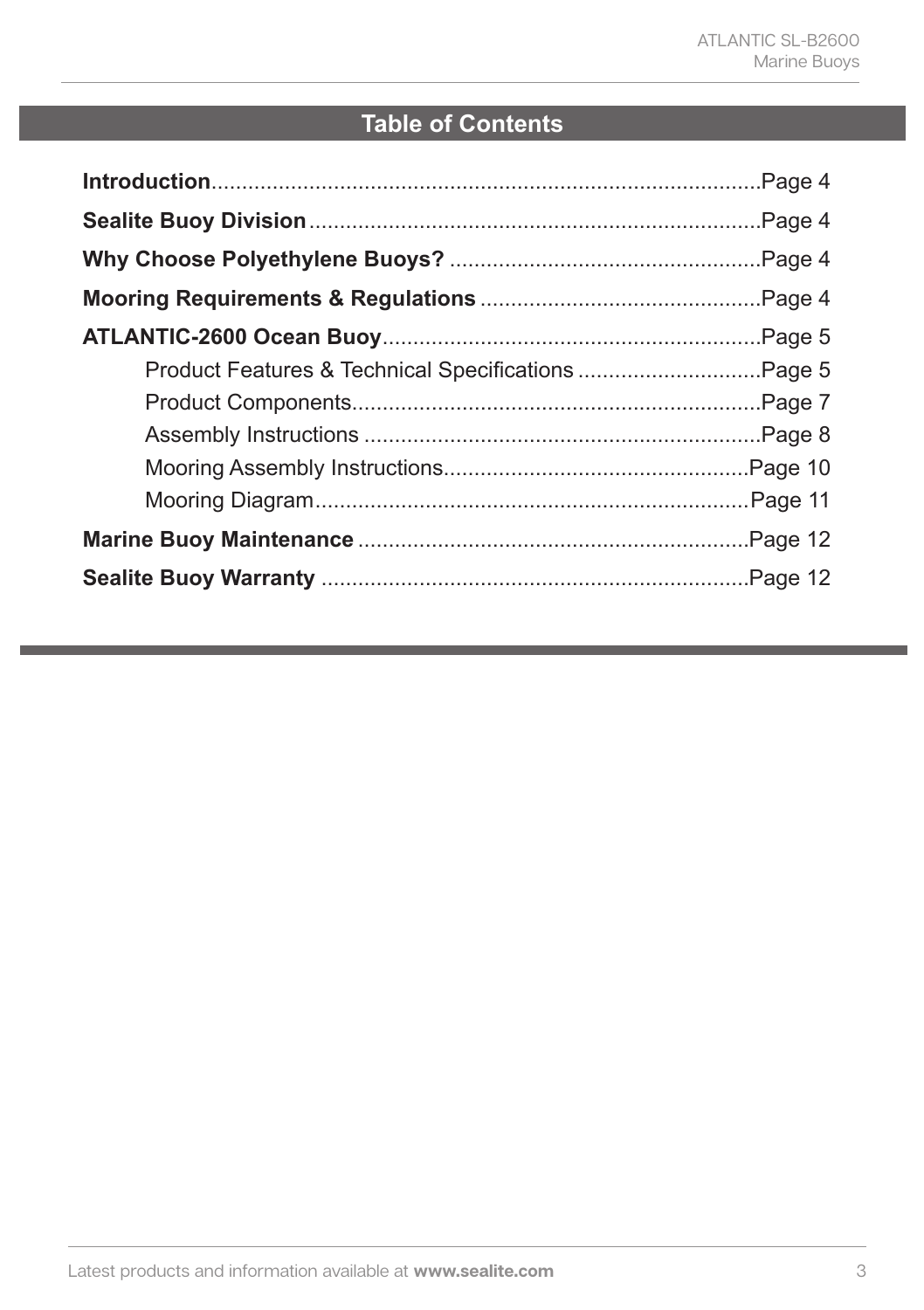

## **Introduction**

## **Congratulations! By choosing to purchase a Sealite Buoy, you have become the owner of one of the most advanced rotationally-moulded polyethylene marine buoys in the world.**

Sealite Pty Ltd has been manufacturing buoys for over 25 years, and particular care has been taken to ensure your buoy gives years of service.

As a commitment to producing the highest quality products for our customers, Sealite has been independently certified as complying with the requirements of ISO 9001:2015 quality management system.

By taking a few moments to browse through this booklet, you will become familiar with the versatility of your buoy, and be able to maximise its operating function.

## **Sealite Buoy Division**

Sealite marine buoys are manufactured on-site from rotationally-moulded UV-stabilised polyethylene, and are designed to offer a low-maintenance, high visibility solution to marine navigation.

The Sealite buoy division provides turn-key production of navigation buoys. From tooling development, raw materials selection, and production, to final testing and inspection, Sealite guarantees superior quality and fast turn-around times.

Sealite's buoy products are available in a wide range of configurations and sizes, and can be economically shipped worldwide.

## **Why Choose Polyethylene Buoys?**

- No painting
- Inhibits growth
- Increased interval between servicing
- Routine maintenance on location
- Easily repaired in the unlikely event of damage
- Lightweight for ease of deployment and maintenance
- Environmentally friendly no use of toxic antifouling paint

## **Mooring Requirements & Regulations**

Please contact your local authority for any specific requirements regarding the deployment of buoys.

IALA also has guidelines and recommendations that should be followed.

All information given in this manual is advisory only. Please consult with your local authority before deploying your buoy products.

Local conditions that need to be considered include:-

- Water depth
- Maximum currents
- Maximum wind speeds
- Sinker size and weight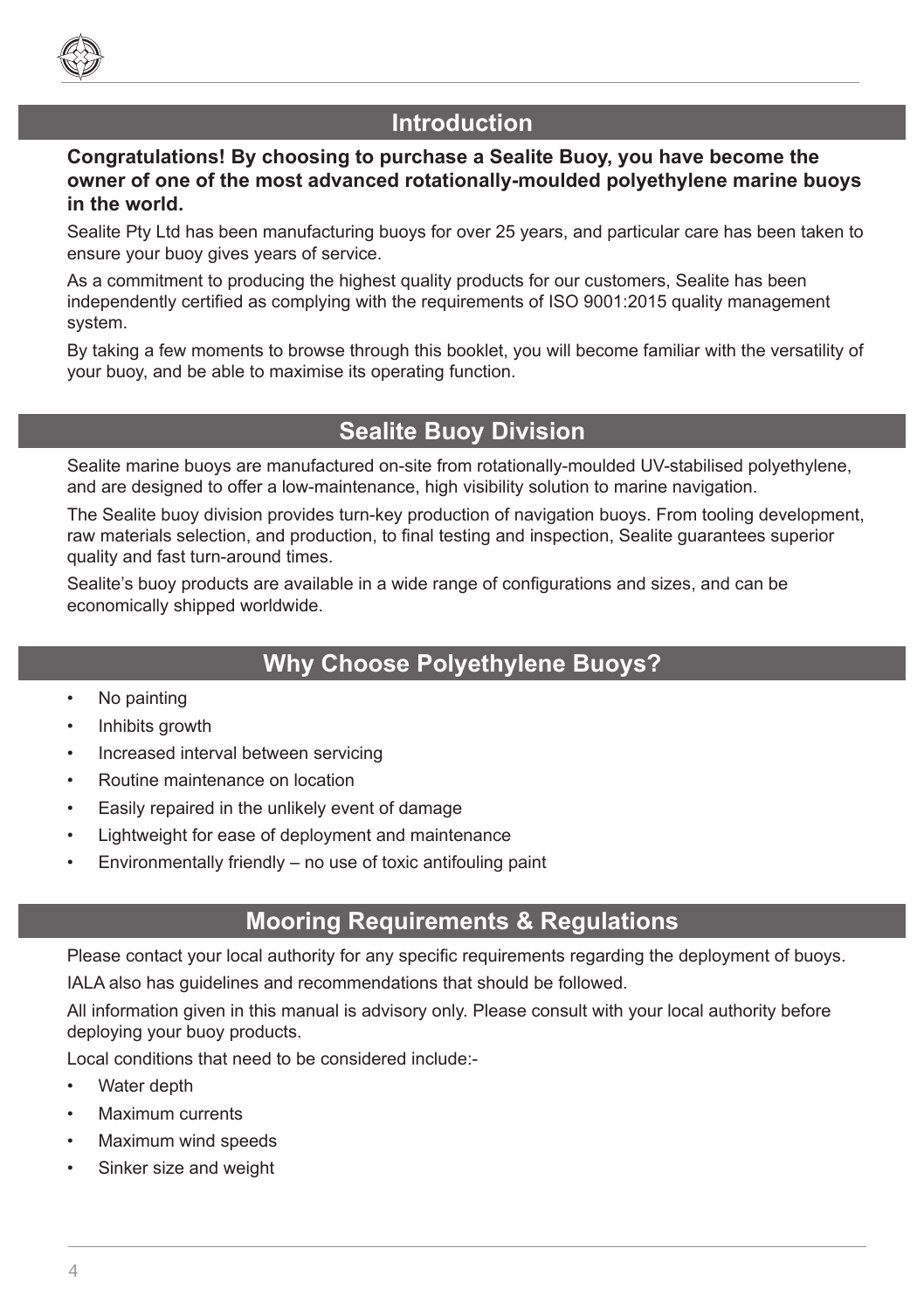# **ATLANTIC-2600 Ocean Buoy**

*The ATLANTIC-2600 is a robust, rotationally-moulded polyethylene navigation buoy designed for offshore port and coastal applications.*

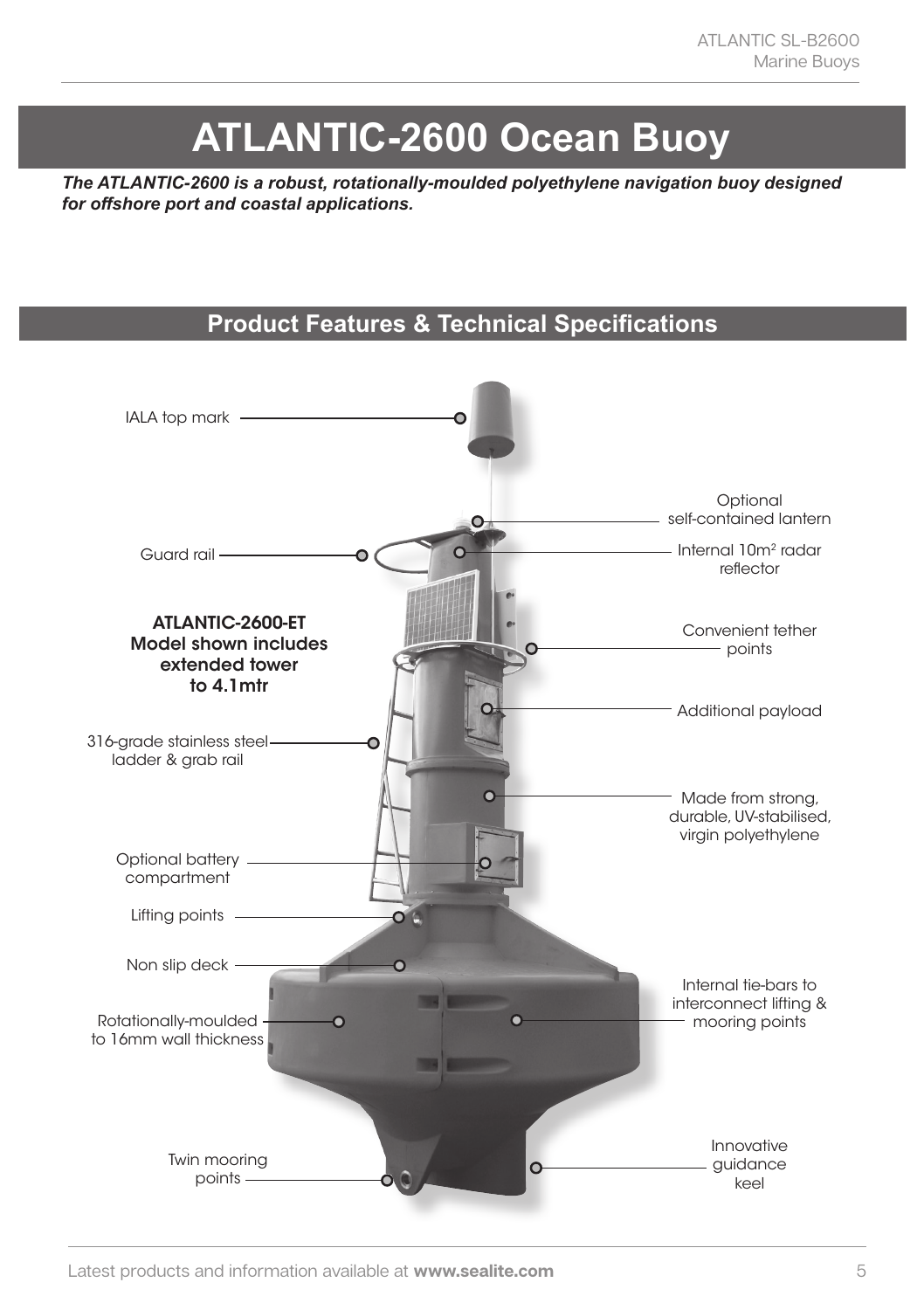

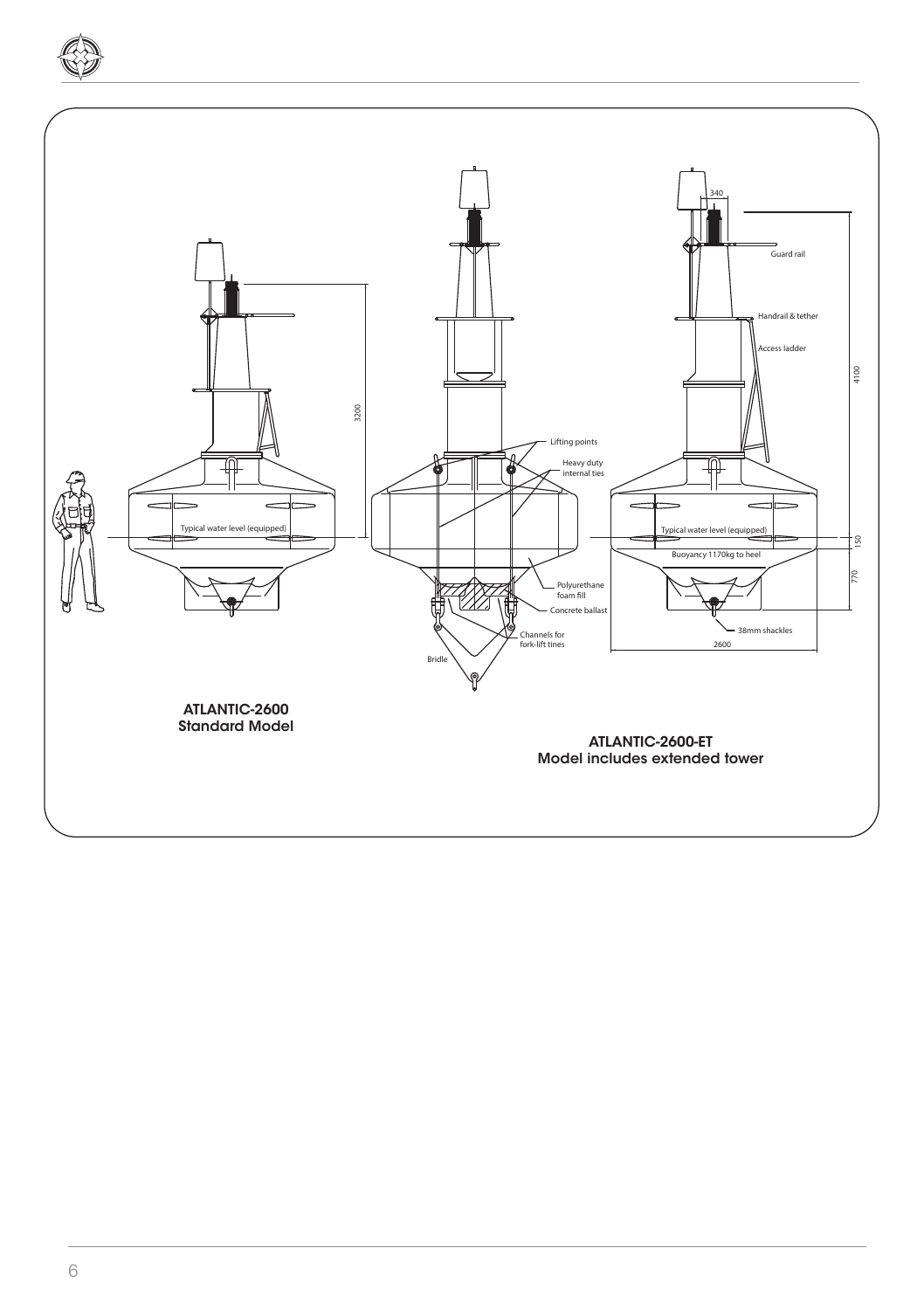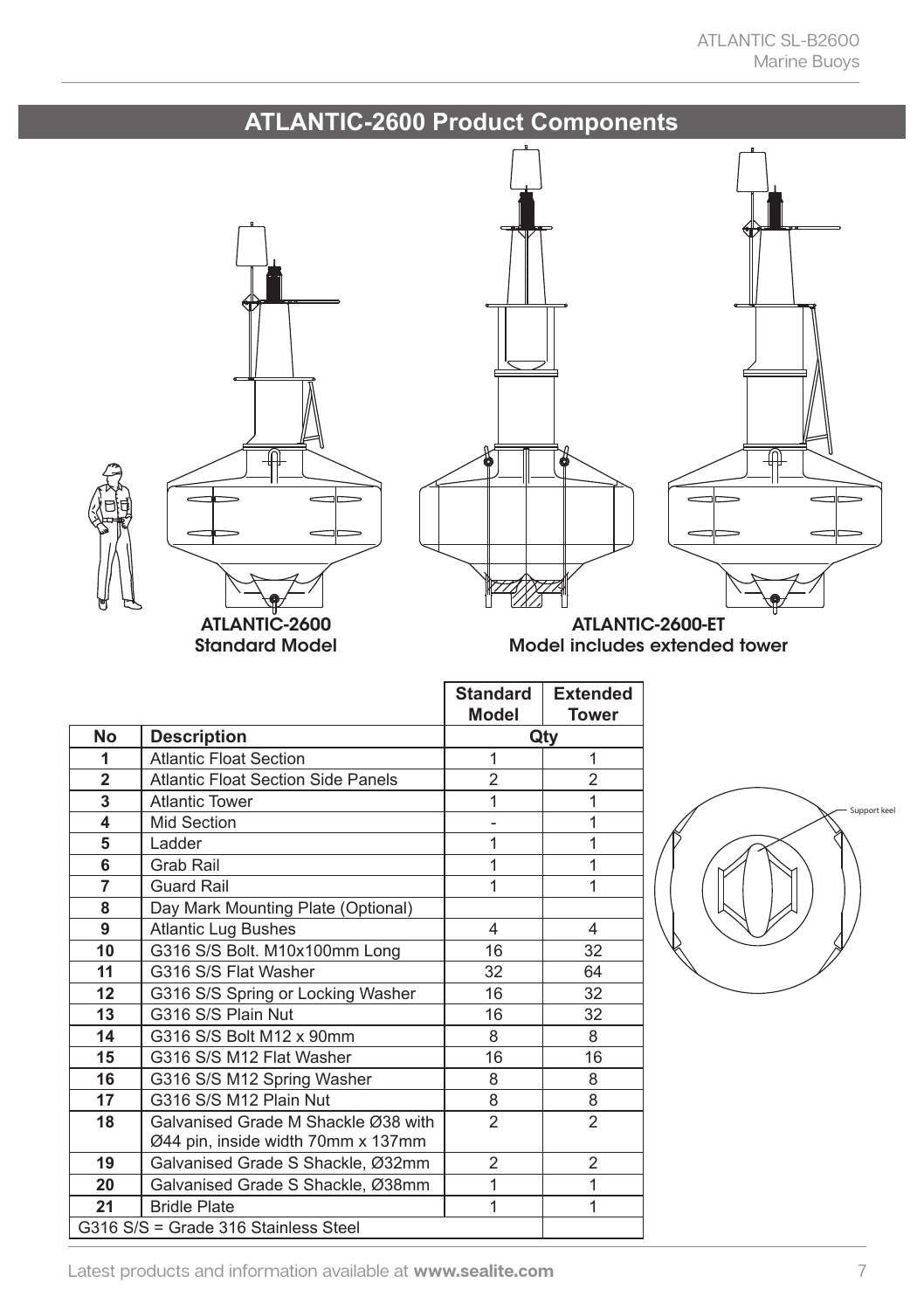

## **Atlantic - 2600 Navigation Buoy Assembly Instructions**

## **Check Components**

- Unload all components from crate or container.
- Check all components are complete and correct. Use table on the previous page for full list of components.

## **Prepare the Float Section**

- Position the Atlantic Float Section on solid, level ground.
- Using the 8 x M12 bolts, flat washers spring washers and nuts; assemble the float side panels to the main float section.

**Side Panel Assembly Detail**

> Use Stainless Steel M12 x 90 Bolt with (x2) flat washers, (x1) spring washer and (x1) nut. 8 places

## **Prepare Tower Section**

- Fit the grab rail to the tower section
- Fit the guard rail and top mark support
- Fit the top mark and the lantern to the top of the tower section
- Fit the mid section to the tower (extended tower model only)
- Fit the ladder assembly
- Fit any day mark brackets
- Fit the tower section to the float assembly using 16 x M10 Bolts, washers and nuts
- Final Inspection:
	- o Check all bolts are tightened
	- o Check lantern is working correctly
	- o Check battery (if fitted) is secured properly
	- o Check battery door (if fitted) is latched properly to form a water tight seal
- Ensure the lug bushes are fitted to the mooring bushes of the buoy
- Fit the mooring assembly to the mooring points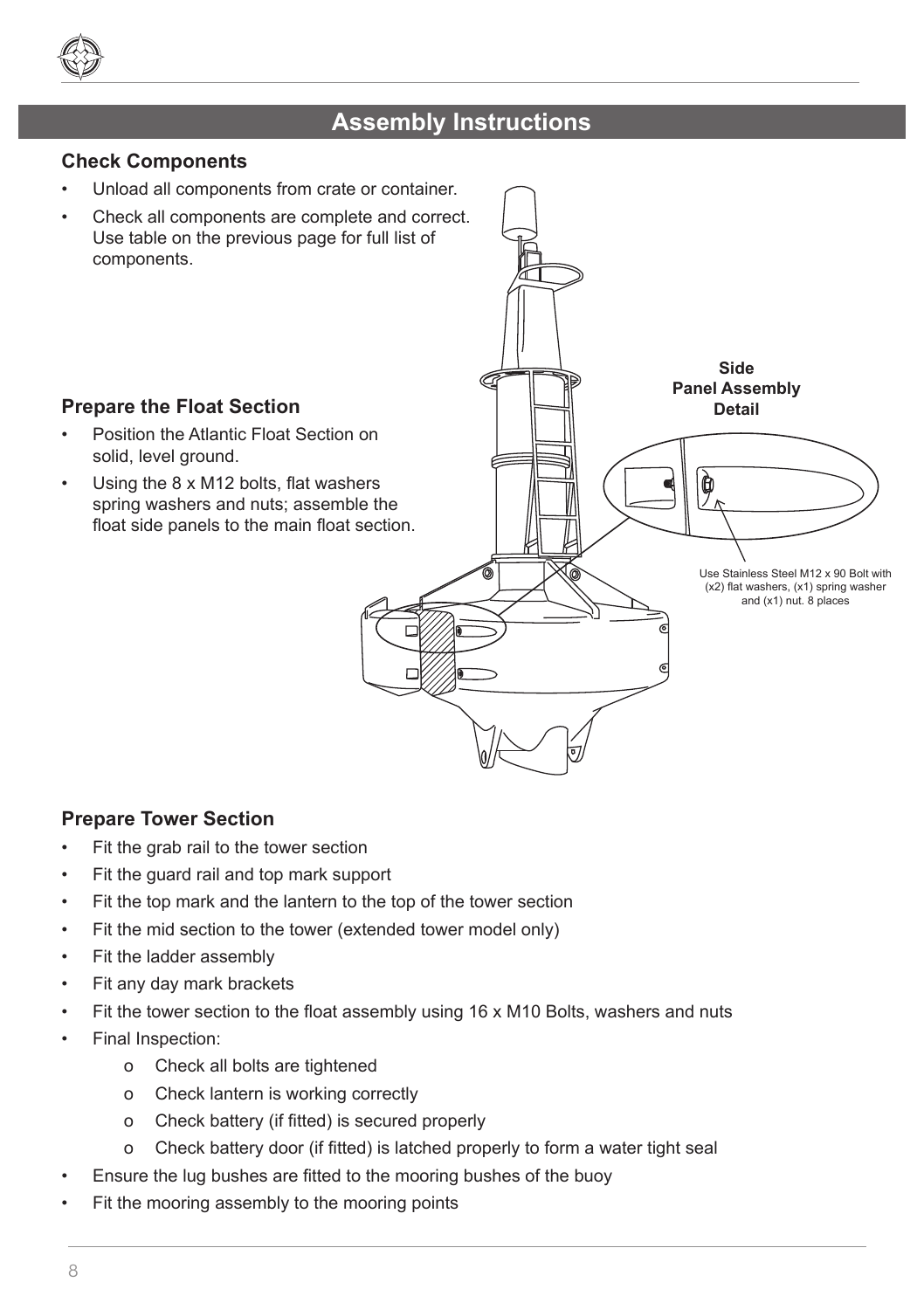## **Sealite Breather Unit**

## **How it Works**

Inside the breather unit, is an air channel which forms in the shape of an S-Bend which runs from the M16 threaded hole to a small hole located on the other side.

This channel, fills with water and spills out through the small hole, allowing the water to effectively drain from the buoy and at the same time, preventing water from entering into the buoy through the small hole.

#### **Installation Instructions for Breather Units (For Products which Contain Sealite's Power Packs)**

- 1. Unscrew the white plug located at the side/base of the buoy
- 2. Apply a small amount of marine grade silicon adhesive to the thread of the breather valve
- 3. Carefully screw in the breather unit ensuring that the arrow's direction is pointing down.

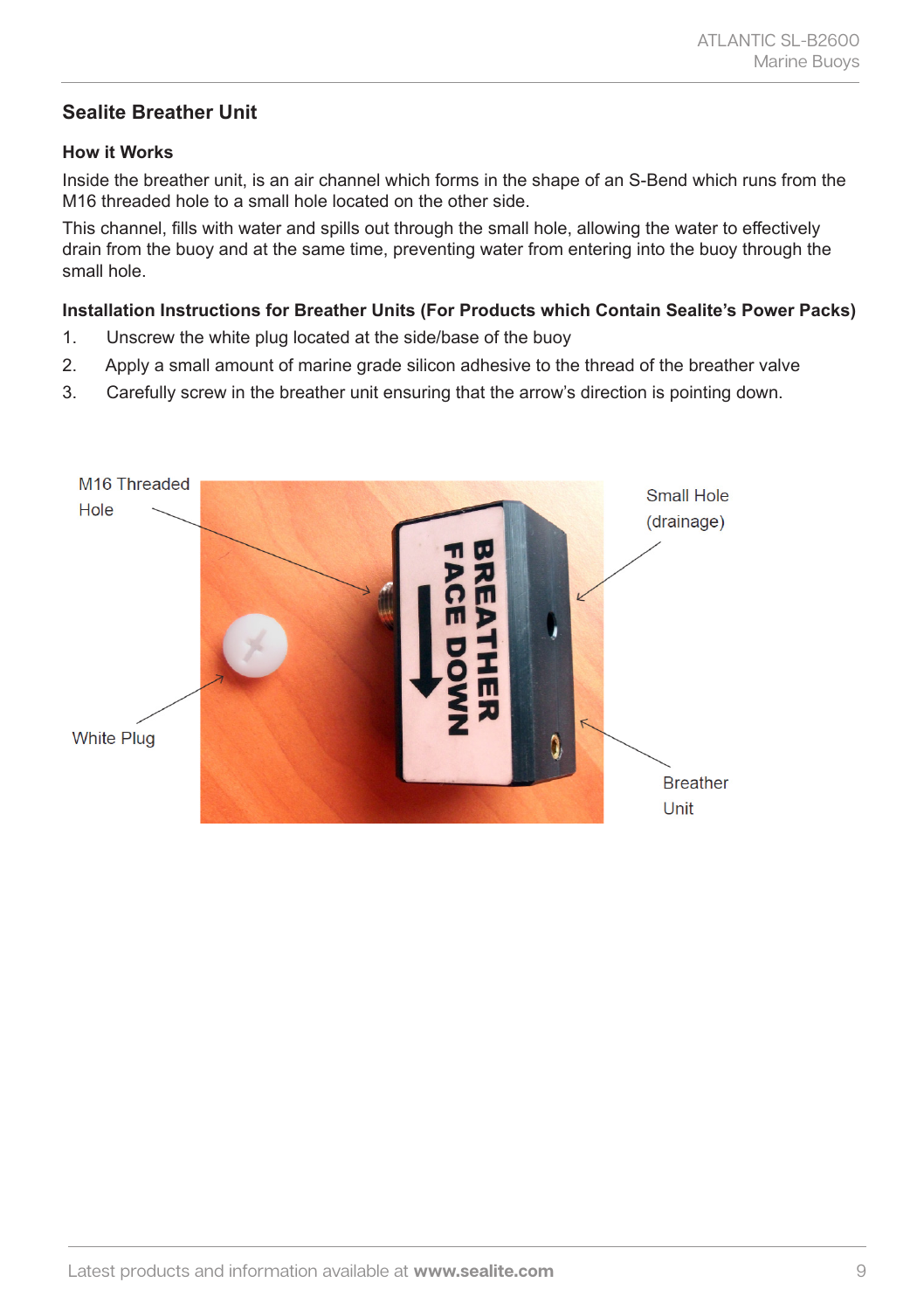

## **Mooring Assembly Instructions**

#### **Check Components**

• Unpack all Mooring and check all components are complete and correct.

### **Prepare & Attach Chain**

Fit and secure 1 x Ø38mm Shackle and 1 x Ø38mm Swivel Eye to the base of the bridle.

*Note:* All Shackles must be positively locked. For example use 3mm Stainless Steel wire to lock the pin eye, or use a shackle pin with nut and split pin.

- Fit and secure a length of chain to the Swivel Eye using 1 x Ø38mm Shackle. *Note:* Please use the guides below to determine the correct chain size and length.
- Fit and secure the Bridle to the Buoy using  $2 \times \emptyset$ 32mm Shackles. Place  $\emptyset$ 36mm washers to either side of the bridle plate to pack the Shackle for a neat fit.

#### **Attach Mooring Block**

- Fit and secure the Chain to the Mooring Block.
- The Buoy is now ready for deployment.

|               | <b>Water Depth</b> | <b>Recommended Chain Size</b><br>(from swivel to mooring block) |  |
|---------------|--------------------|-----------------------------------------------------------------|--|
| <b>Metres</b> | <b>Feet</b>        |                                                                 |  |
| 6 to 14       | 20 to 46           | 44 <sub>mm</sub>                                                |  |
| 14 to 22      | 46 to 72           | 38mm                                                            |  |
| 22 to 32      | 72 to 105          | 32mm                                                            |  |
| 32 to 50      | 105 to 164         | 25mm                                                            |  |
| 50 to 75      | 164 to 246         | 22mm                                                            |  |

#### **Chain Size Guide**

## **Chain Length Guide**

|                                                            | <b>Recommended</b><br>Length of Chain | <b>Maximum</b><br><b>Water Depth</b> |
|------------------------------------------------------------|---------------------------------------|--------------------------------------|
| <b>Best Practice</b><br>(Up to 6kts current)               | 3 x Water Depth                       | 50 <sub>m</sub>                      |
| For Reduced Water Circle<br>(Current 2kts to 4kts)         | 2.5 x Water Depth                     | 75m                                  |
| For Minimum Water Circle<br>(use only where current <2kts) | Not less than<br>2 x Water Depth      | 75m                                  |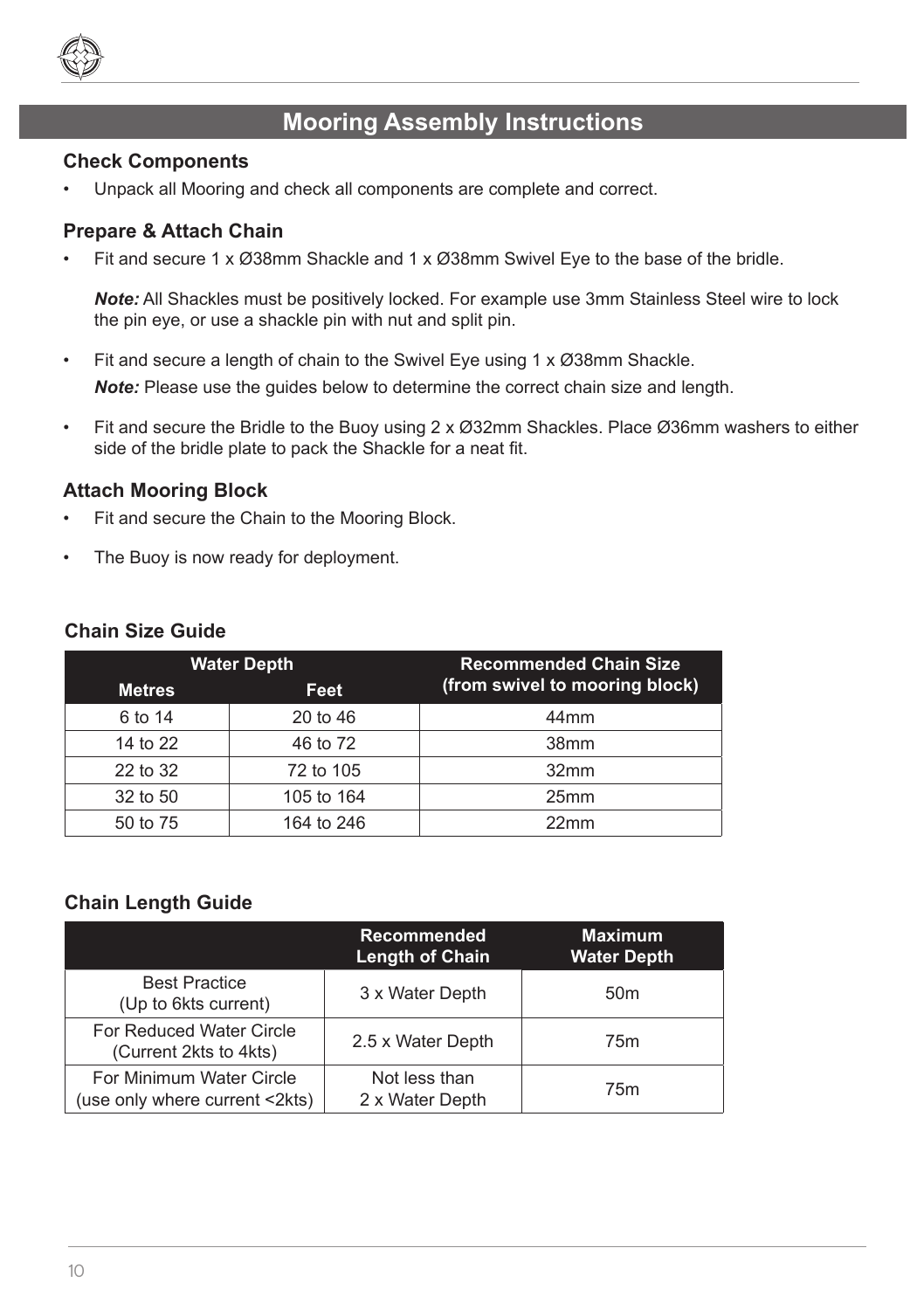## **ATLANTIC-2600 Mooring Diagram**

#### Notes: